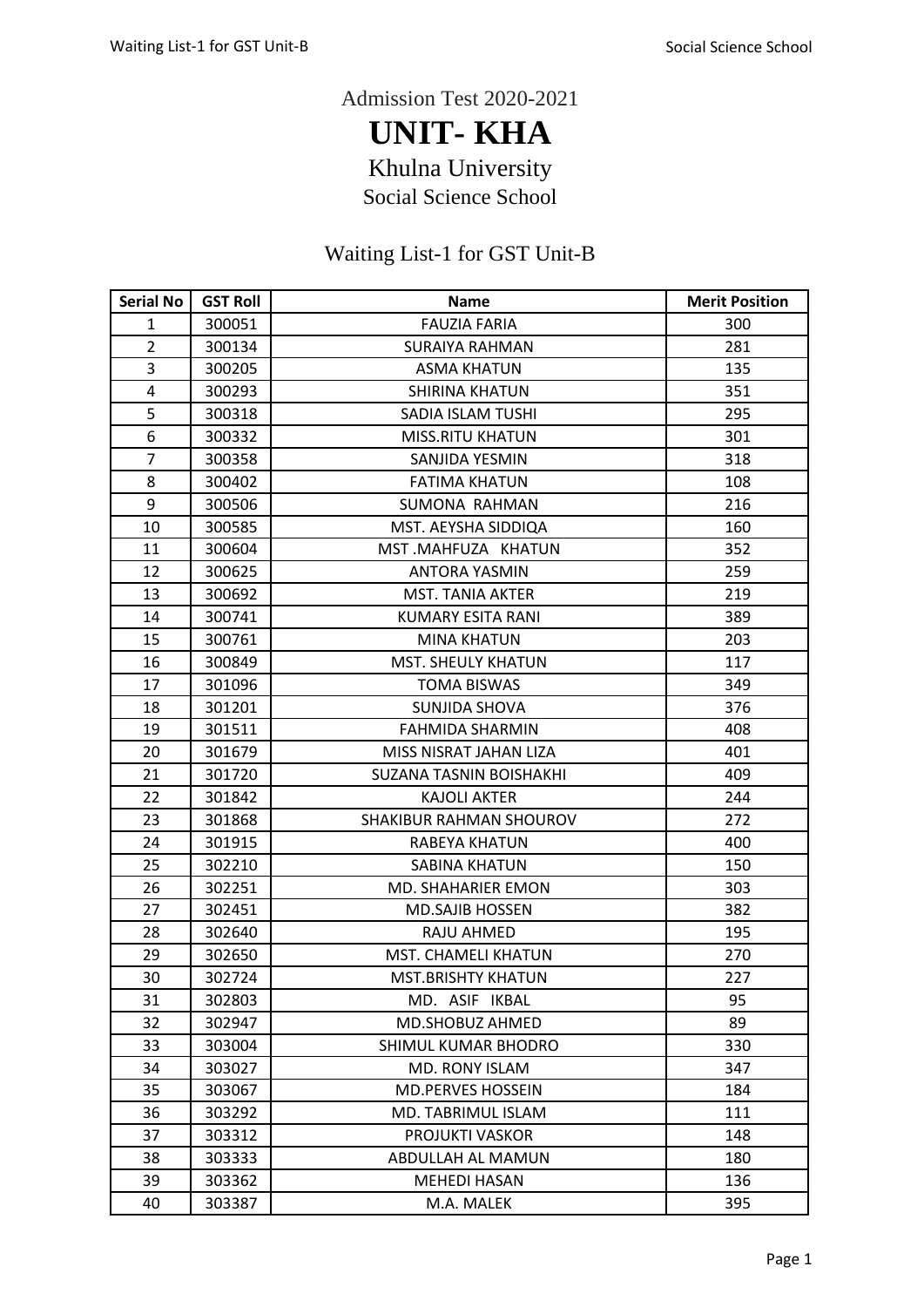| 41 | 303484 | MD. HASAN ISLAM               | 240 |
|----|--------|-------------------------------|-----|
| 42 | 303546 | MD ROFIQUZZAMAN NILOY         | 314 |
| 43 | 303626 | <b>NAIMUR HASSAN</b>          | 187 |
| 44 | 303642 | <b>MD SHAMIM HOSSAIN</b>      | 231 |
| 45 | 303877 | SERI TAPOS KUMER BISSWAS      | 316 |
| 46 | 304315 | <b>AKASH ALI</b>              | 112 |
| 47 | 304347 | <b>MAMUN HOSSAIN</b>          | 200 |
| 48 | 304669 | <b>ZUBAYER HOSSAIN</b>        | 375 |
| 49 | 304775 | MD. FARUQ HOSSEN              | 252 |
| 50 | 304885 | YOUSUF JAHAN                  | 194 |
| 51 | 305059 | <b>POLLOB SARKAR</b>          | 333 |
| 52 | 305083 | MD. ABU BAKOR SIDDIK          | 201 |
| 53 | 305103 | <b>MD AKTARUL</b>             | 122 |
| 54 | 305224 | <b>IKBAL HOSSEN</b>           | 253 |
| 55 | 305294 | HASAN AHMED                   | 267 |
| 56 | 305311 | KAZOL HOSSAIN                 | 317 |
| 57 | 305430 | MD. FORHAD ALI                | 338 |
| 58 | 305446 | MD. RASHEDUL ISLAM            | 210 |
| 59 | 305740 | <b>MD. SHAKIL HOSSAIN</b>     | 302 |
| 60 | 305821 | MD. RIDOY ALI                 | 188 |
| 61 | 305893 | MD. IBRAHIM KHALIL            | 290 |
| 62 | 305982 | SHILPI SARKAR SUBRA           | 222 |
| 63 | 306017 | <b>NADIA AKTHER RITU</b>      | 197 |
| 64 | 306112 | TINNY RANI NATH               | 356 |
| 65 | 307273 | <b>TANIA AKTER</b>            | 268 |
| 66 | 307280 | MD. ABDUS SAMAD               | 211 |
| 67 | 307316 | <b>RAS MONI DAS</b>           | 310 |
| 68 | 307886 | ASIA HOSSAIN MALIHA           | 236 |
| 69 | 307887 | <b>MOUMITA HALDER</b>         | 93  |
| 70 | 307891 | <b>JANNATUL FERDAUS TISHA</b> | 325 |
| 71 | 307905 | <b>HENA MONDAL</b>            | 365 |
| 72 | 307912 | <b>RAKHI MONDOL</b>           | 141 |
| 73 | 307913 | TARAFDER ANANNA RAHMAN        | 149 |
| 74 | 307914 | SHAILA KHATUN                 | 353 |
| 75 | 307932 | AYSHA SIDDIKA HABIBA          | 311 |
| 76 | 307957 | KHUKU MONI KHATUN             | 368 |
| 77 | 307993 | <b>MOSHINA NUR IMMA</b>       | 164 |
| 78 | 308018 | RABEYA AKTER MUKTA            | 360 |
| 79 | 308137 | MUMTAHINA AZAD                | 118 |
| 80 | 308218 | <b>TANIA SULTANA</b>          | 128 |
| 81 | 308318 | SADIA AKTAR                   | 308 |
| 82 | 308324 | <b>JESIA KHATUN</b>           | 384 |
| 83 | 308340 | AFIRA TUJ SAHARA              | 75  |
| 84 | 308406 | SM REDWAN                     | 99  |
| 85 | 308408 | PINKI DAS                     | 78  |
| 86 | 308415 | <b>SUMAIYA SULTANA</b>        | 307 |
| 87 | 308564 | RAHIMA KHATUN                 | 101 |
| 88 | 308588 | <b>FARIHA ARJU</b>            | 327 |
| 89 | 308623 | B. M. MAHMUDUL HASAN MILON    | 247 |
| 90 | 308648 | S.M. MASUD RANA               | 80  |
|    |        |                               |     |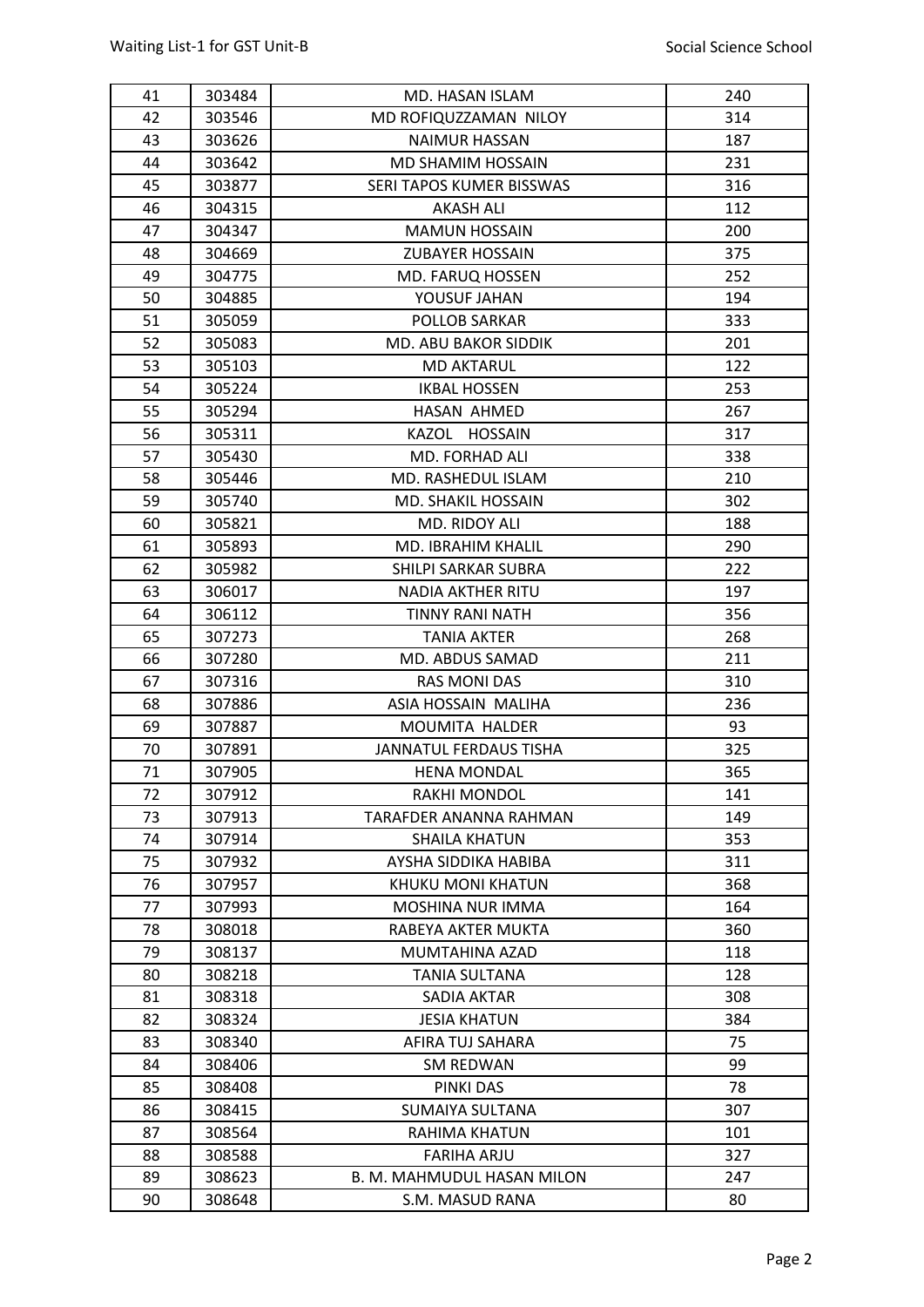| 91  | 308671 | SADIA AFRIN MITU              | 392 |
|-----|--------|-------------------------------|-----|
| 92  | 308679 | <b>AZIZUR RAHMAN</b>          | 134 |
| 93  | 308720 | SADIA SULTANA                 | 198 |
| 94  | 308775 | ASMA UL HUSNA                 | 404 |
| 95  | 308875 | <b>MD. SHEMUL MORAL</b>       | 82  |
| 96  | 308916 | AMANULLA HABIB EMON           | 250 |
| 97  | 308930 | S. M. SELIM PARVEJ            | 340 |
| 98  | 308949 | MURSHEDA AKTER RIMI           | 217 |
| 99  | 309059 | <b>IBRAHIM KHALIL</b>         | 137 |
| 100 | 309124 | ALI HASAN WAHID               | 260 |
| 101 | 309129 | S.M.INAM HASSAN               | 292 |
| 102 | 309152 | MD. MEHEDI JAMAN              | 285 |
| 103 | 309185 | AL AMIN                       | 256 |
| 104 | 309234 | <b>SOURAV RAY</b>             | 234 |
| 105 | 309388 | <b>MD JAKIR HOSSEN</b>        | 403 |
| 106 | 309444 | <b>MD SHAKIB HASSAN</b>       | 320 |
| 107 | 309455 | <b>NOORJAHAN BITHY</b>        | 96  |
| 108 | 309539 | <b>MAHABUBUR RAHMAN SYKOT</b> | 319 |
| 109 | 309573 | MD. ARIFUL ISLAM              | 371 |
| 110 | 309574 | <b>WALIUR RAHMAN</b>          | 407 |
| 111 | 309636 | <b>FARDIN ANAN TURZO</b>      | 171 |
| 112 | 309804 | <b>MD.NURUL ISLAM</b>         | 390 |
| 113 | 309843 | MD. SHAHINUR RAHMAN           | 265 |
| 114 | 309913 | MD. ABU TAHER                 | 98  |
| 115 | 309991 | SHUVO MUNDA                   | 313 |
| 116 | 310004 | MD. AMINUL AHSAN              | 186 |
| 117 | 310022 | NURUZZAMAN NABIL              | 412 |
| 118 | 310047 | <b>HABIBUR RAHAMN</b>         | 202 |
| 119 | 310080 | SABUJ MAKHAL                  | 324 |
| 120 | 310237 | <b>TARIQUL HOWLADER</b>       | 103 |
| 121 | 310265 | M. M. AZIJUR RAHMAN           | 257 |
| 122 | 310335 | MD. RIAZ UDDIN                | 179 |
| 123 | 310338 | <b>TAUHID HASSAN</b>          | 76  |
| 124 | 310363 | <b>AMRITA BISWAS</b>          | 116 |
| 125 | 310519 | KHANDOKAR MINHAJ UL ISLAM     | 354 |
| 126 | 310679 | MD. JAHIDUL ISLAM             | 381 |
| 127 | 310716 | RAZU AHMED                    | 97  |
| 128 | 310837 | NANDITA BISWAS                | 130 |
| 129 | 311027 | <b>MORIOM ISLAM TINNI</b>     | 159 |
| 130 | 311029 | FARZANA AKTER SORNA           | 213 |
| 131 | 311045 | <b>SUMIYA KHATUN</b>          | 251 |
| 132 | 311162 | MD TANVAIR HOSSAIN            | 332 |
| 133 | 312216 | MD. SAIFUL ISLAM              | 190 |
| 134 | 312231 | HASAN AL RAFID SHEYAM         | 294 |
| 135 | 313172 | MD. SOHAG MIA                 | 178 |
| 136 | 313647 | MST. EASMIN AKTER             | 362 |
| 137 | 313735 | MST. MASUMA AKTER             | 233 |
| 138 | 313931 | <b>ZENNATUN NAHAR</b>         | 181 |
| 139 | 314432 | <b>MOST. KAMRUN NAHAR</b>     | 208 |
| 140 | 314701 | JAKIA FARZANA RIVA            | 113 |
|     |        |                               |     |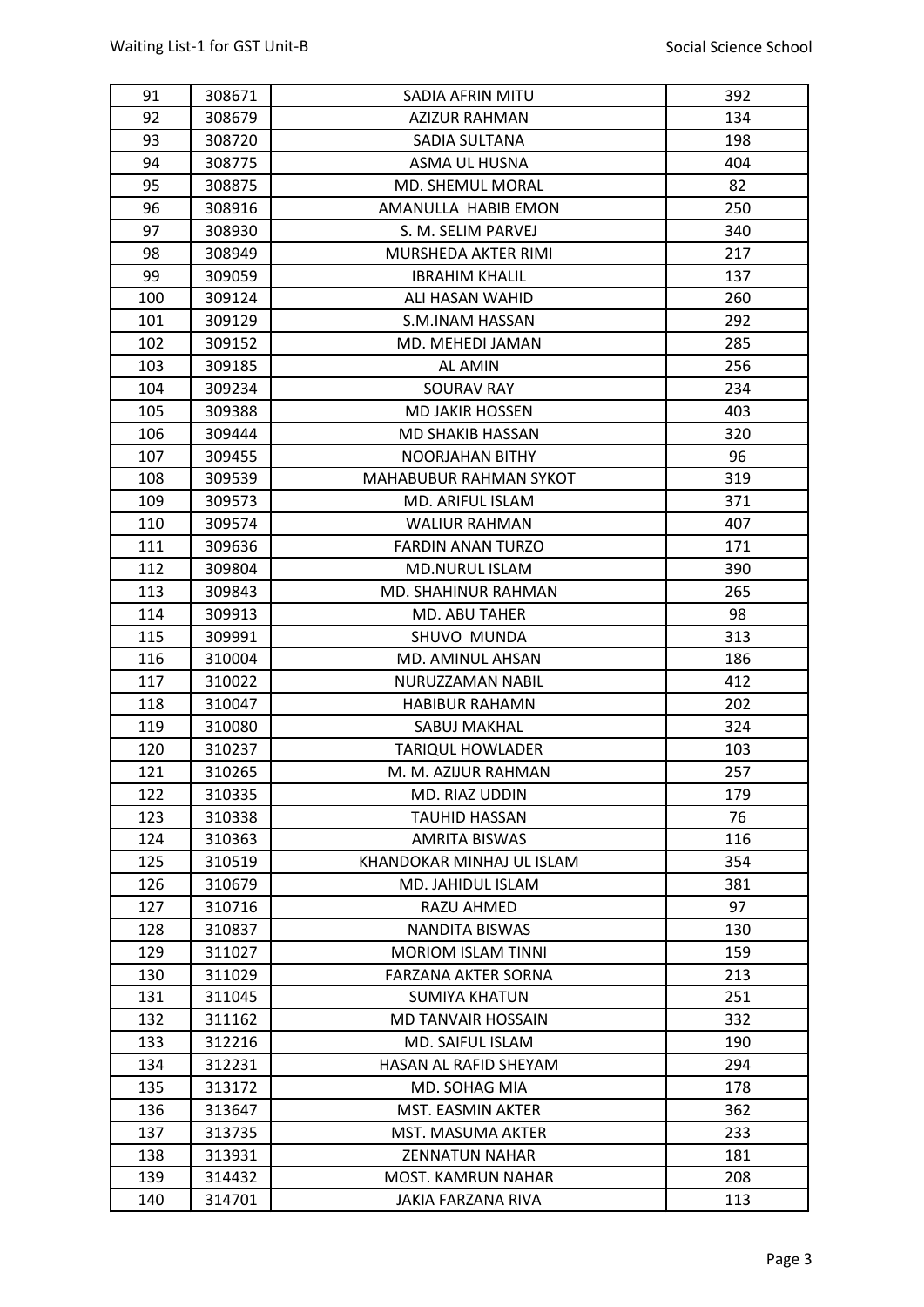| 141        | 314746           | MST. IMON AFROSE IMU                     | 86  |
|------------|------------------|------------------------------------------|-----|
| 142        | 314809           | <b>ALIHIS SAWN</b>                       | 157 |
| 143        | 314980           | <b>HABIBA JANNAT HAPPY</b>               | 161 |
| 144        | 315147           | SHIMUL RANI BASAK                        | 127 |
| 145        | 315165           | MD. A.K.FAZLE RABBY                      | 102 |
| 146        | 315492           | MD. MASUM ALI                            | 107 |
| 147        | 315656           | MD. MOFIJUL HAQUE                        | 323 |
| 148        | 315786           | MD. TARAK ANAM RIMON                     | 228 |
| 149        | 316327           | <b>MD. HUMAYUN KABIR</b>                 | 334 |
| 150        | 316499           | SAJIB CHANDRA BARMON                     | 305 |
| 151        | 316552           | SHAPLA ROY                               | 366 |
| 152        | 316687           | <b>MUKTI RANI ROY</b>                    | 87  |
| 153        | 316875           | NIRMOL CHANDRA ROY                       | 255 |
| 154        | 316889           | MD. REYAD CHOWDHURY                      | 172 |
| 155        | 316917           | <b>SUJOY ROY</b>                         | 263 |
| 156        | 317106           | PAPUN CHANDRA ADHIKARI                   | 147 |
| 157        | 317133           | MD. TAMIM PRAMANIK                       | 79  |
| 158        | 317350           | MD. RABBI ISLAM                          | 377 |
| 159        | 317366           | MD. ATIKUR RAHMAN SAKIL                  | 192 |
| 160        | 317577           | <b>FERDUS ALOM</b>                       | 91  |
| 161        | 317598           | MD. MOTIUR RAHMAN                        | 399 |
| 162        | 318410           | <b>JAMAN MIA</b>                         | 162 |
| 163        | 318819           | MD. SHAHIN MIA                           | 224 |
| 164        | 319064           | <b>RATON BABU</b>                        | 167 |
| 165        | 319592           | MD. ABU SAIM                             | 142 |
| 166        | 319643           | MOST. TANIA SULTANA EVA                  | 298 |
| 167        | 320322           | <b>TAUFEQ AHMED LIKHON</b>               | 138 |
| 168        | 320336           | MST. AFIATUN NAZIRA                      | 83  |
| 169        | 320467           | MOST. AYSHA SIDDIKA                      | 154 |
| 170        | 321226           | MD. NAYEM HOSSAIN                        | 237 |
| 171        | 321463           | MD. SHAMIM                               | 345 |
| 172        | 321538           | <b>MAHMUDA KHATUN SUMI</b>               | 304 |
| 173        | 322328           | MD. NASIR UDDIN                          | 174 |
| 174        | 322468           | MD. TAREK SARKER                         | 81  |
| 175        | 322469           | MD. SAGOR ISLAM                          | 140 |
| 176        | 322501           | <b>BIJOY SARKER</b>                      | 269 |
| 177        | 322540           | DINA BANDHU MODAK                        | 386 |
| 178        | 323242           | MD. ABIR AL HASAN NAFIS                  | 291 |
| 179        | 323743           | SABIKUN NAHAR OISHI                      | 336 |
| 180        | 323883           | <b>JANNATUL MEEM</b>                     | 337 |
| 181        | 323926           | <b>BOKULY AKTER</b>                      | 374 |
| 182        | 324769           | ABDULLAH AL AMIN SHOHAG                  | 388 |
| 183        |                  | SHOFIKUL ISLAM                           | 254 |
| 184        | 324919<br>325018 | MOHAMMAD MINHAJUL ISLAM                  | 120 |
| 185        | 325086           | <b>SHABIKUN NAHAR SUCHI</b>              | 280 |
|            |                  |                                          |     |
| 186<br>187 | 326026           | MST. PAPIYA SULTANA                      | 343 |
| 188        | 326126           | MOST. MARUFA KHATUN<br>MST. JAKIA JANNAT | 209 |
|            | 326517           |                                          | 309 |
| 189        | 326660           | PRIYA MONDOL                             | 205 |
| 190        | 326996           | MST. SADIA KHATUN                        | 273 |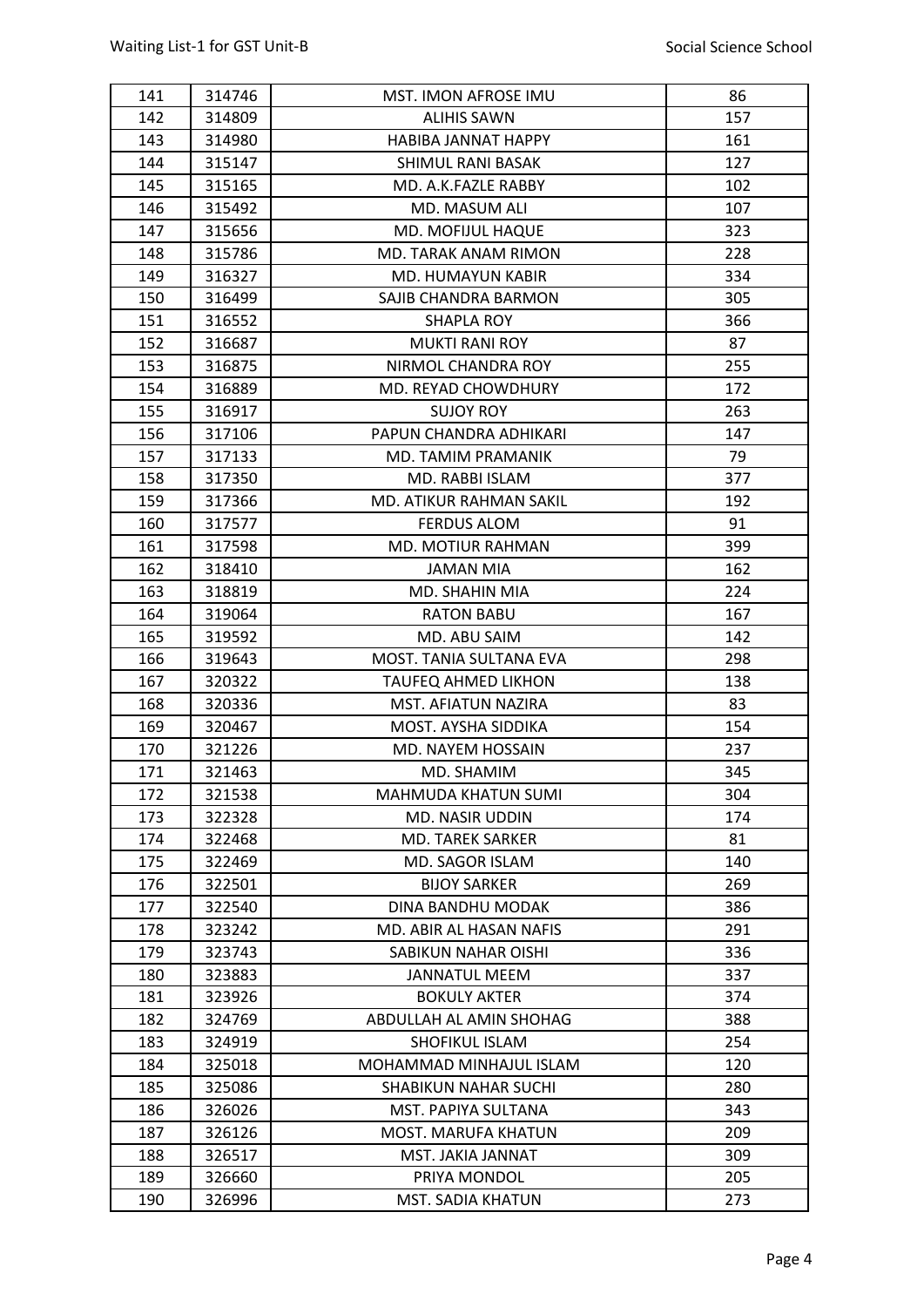| 191 | 327427 | MST. SABIA SANJIDA SETU    | 238 |
|-----|--------|----------------------------|-----|
| 192 | 327478 | WAFA SARTAJ                | 293 |
| 193 | 327529 | <b>ANOWAR HOSEN</b>        | 77  |
| 194 | 327823 | MD. FORHAD HOSSAIN         | 153 |
| 195 | 327854 | MST. BITHY KHATUN SUMAIYA  | 175 |
| 196 | 328210 | MD. DELUAR HOSEN           | 193 |
| 197 | 328406 | <b>TAUFIQ IMROZ</b>        | 380 |
| 198 | 328761 | MD. MITHU ALI              | 396 |
| 199 | 329126 | MD. EYASIN HOSSAIN         | 385 |
| 200 | 329470 | MD. AMINUL ISLAM           | 191 |
| 201 | 329664 | MD. SHOHEL RANA            | 299 |
| 202 | 329956 | <b>AHSAN HABIB RASEL</b>   | 104 |
| 203 | 330353 | RAIHAN IBN HAMID           | 405 |
| 204 | 331002 | <b>ROKEYA</b>              | 322 |
| 205 | 331047 | TASNUVA JAHAN MIM          | 315 |
| 206 | 331834 | <b>MOLLA TAIMUR RAHMAN</b> | 126 |
| 207 | 332015 | MD. FAHIM HOSAN            | 358 |
| 208 | 332027 | <b>IBNUL YASIN</b>         | 85  |
| 209 | 333478 | <b>RAKIB HOSSEN</b>        | 94  |
| 210 | 334007 | FARIA AFZAL EVA            | 105 |
| 211 | 334303 | <b>OMMAY HABIBA</b>        | 204 |
| 212 | 334466 | <b>ISHRAT JAHAN</b>        | 288 |
| 213 | 334789 | <b>MAHFUZA AKTER MUKTI</b> | 241 |
| 214 | 334928 | NAJMA KHANAM               | 214 |
| 215 | 335224 | SYEDA SHOALA NASRIN        | 402 |
| 216 | 335314 | SAKIBA IMAM TUSHI          | 262 |
| 217 | 335422 | SUMAIYA PARVIN             | 166 |
| 218 | 335647 | <b>MEHEDI HASAN</b>        | 218 |
| 219 | 335811 | <b>AYRIN HAQUE</b>         | 275 |
| 220 | 336059 | <b>MAHMUD HASAN</b>        | 90  |
| 221 | 336186 | YOUSUF ALI                 | 282 |
| 222 | 336540 | SABRIN SULTANA             | 230 |
| 223 | 336618 | MD. SHAH ALAM              | 348 |
| 224 | 336737 | <b>ADETE KUNDU</b>         | 169 |
| 225 | 337503 | MD. SAKILE                 | 173 |
| 226 | 337709 | <b>MOFIJUL ISLAM</b>       | 206 |
| 227 | 337755 | NISHAD HASAN               | 123 |
| 228 | 337826 | <b>SAMY SADMAN SAKIB</b>   | 139 |
| 229 | 338065 | MD. SHARIFUL ISLAM         | 277 |
| 230 | 338406 | <b>MAHMUDUL HASAN</b>      | 245 |
| 231 | 338691 | SANJIDUR RAHMAN            | 223 |
| 232 | 339152 | TAHRIM ZAMAN               | 276 |
| 233 | 339270 | <b>MAHTHIR SUN</b>         | 410 |
| 234 | 339877 | MD. ARAFAT                 | 114 |
| 235 | 340473 | MD. WOBAID-BIN-SAAD        | 379 |
| 236 | 340537 | <b>NUPUR KHATUN</b>        | 364 |
| 237 | 340682 | JAHID HASAN WAKIL          | 170 |
| 238 | 341969 | <b>IRIN AKTER RIYA</b>     | 370 |
| 239 | 342322 | <b>TAIMONNAHAR TISHA</b>   | 207 |
| 240 | 343553 | NAJMUS SAHADAT             | 146 |
|     |        |                            |     |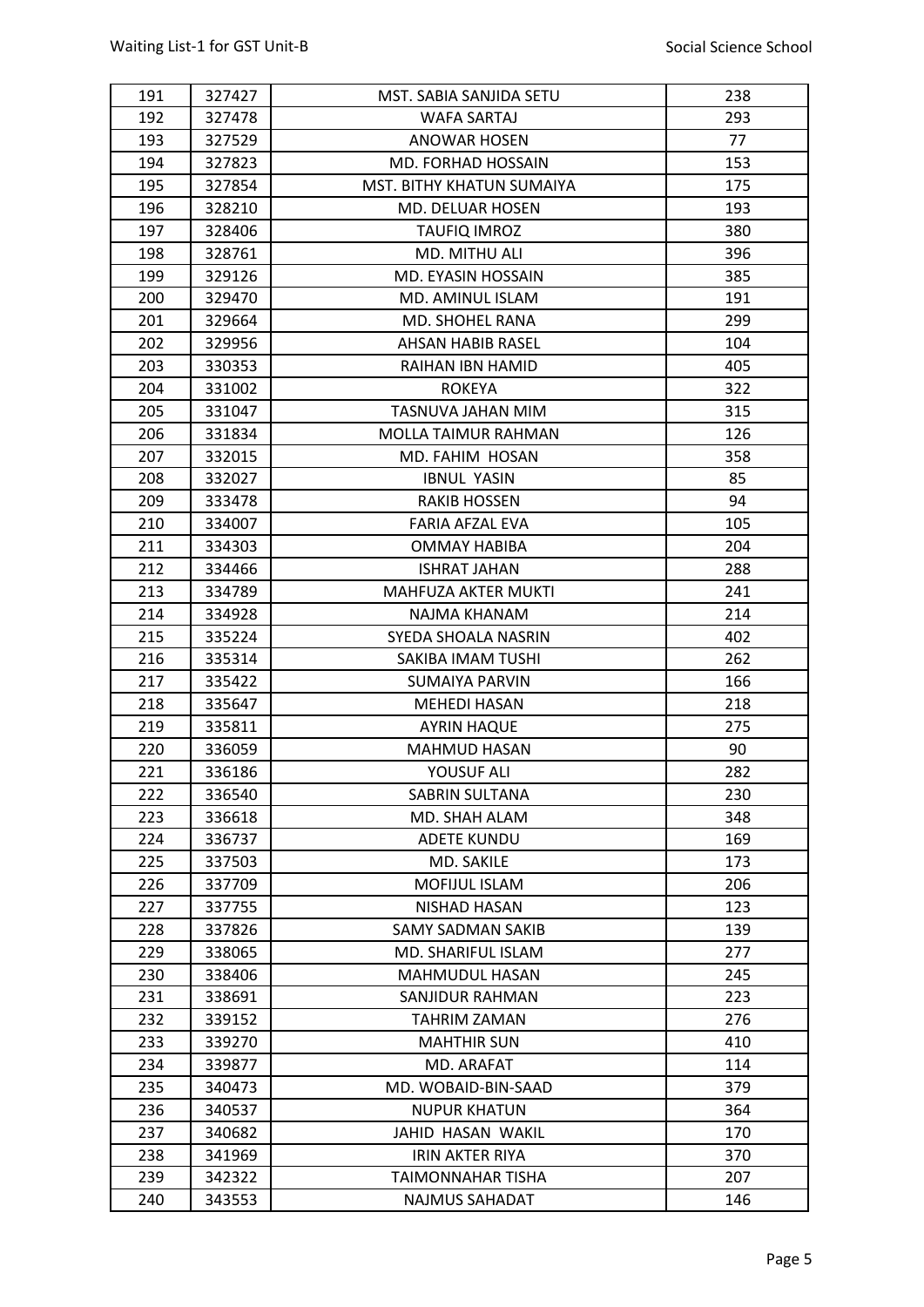| 241 | 344114           | TANJINA AKTER TRISHA            | 226 |
|-----|------------------|---------------------------------|-----|
| 242 | 344467           | <b>FARDUSHI AKTER</b>           | 125 |
| 243 | 345554           | SOJIB MIA                       | 109 |
| 244 | 345564           | <b>AZIMUL ISLAM</b>             | 88  |
| 245 | 345592           | ABU SHOHAN                      | 182 |
| 246 | 347270           | SOHEL RANA                      | 183 |
| 247 | 347508           | MD. ARIFUL ISLAM                | 73  |
| 248 | 347530           | <b>DELUAR HOSSEN</b>            | 383 |
| 249 | 347622           | <b>MD. SAKIB HOSAN</b>          | 158 |
| 250 | 347762           | MD. SOLAIMAN RAFE               | 129 |
| 251 | 347887           | ASRAFUL ISLAM                   | 350 |
| 252 | 348091           | MD. ABDULLAH AL MASUM           | 369 |
| 253 | 348247           | <b>KHAIRUL ISLAM</b>            | 249 |
| 254 | 348923           | AKASH AHAMED                    | 100 |
| 255 | 349214           | MD. TOFFAEL HOSSEN              | 335 |
| 256 | 349281           | <b>MD.AL-KAIUM SIAM</b>         | 284 |
| 257 | 349880           | MD. ANARUZZAMAN                 | 239 |
| 258 | 349992           | <b>ABDUR RAHIM</b>              | 264 |
| 259 | 350619           | <b>JOYANTO KUMER ROY</b>        | 373 |
| 260 | 350686           | ANANNA RAHMAN                   | 339 |
| 261 | 352677           | <b>TANZILA HASAN DOLA</b>       | 71  |
| 262 | 352688           | RUMANA JAMAL                    | 165 |
| 263 | 352726           | SUMAIYA AKTER                   | 92  |
| 264 | 352737           | <b>TAYAMMUM ISLAM PAYEL</b>     | 168 |
| 265 | 352764           | FARZANA YASMIN                  | 331 |
| 266 | 352811           | SAIMA ISLAM JOTI                | 372 |
| 267 | 352841           | NISHAT TAHEYA                   | 413 |
| 268 | 352857           | <b>HABIBA SULTANA TULI</b>      | 258 |
| 269 | 352864           | <b>MST. SADIA KHATUN</b>        | 346 |
| 270 | 352873           | <b>HAMIDA KHATUN</b>            | 199 |
| 271 | 352902           | SADIA SULTANA MIM               | 235 |
| 272 | 352967           | <b>MITA KHATUN</b>              | 156 |
| 273 | 352985           | <b>TISHA SARKER</b>             | 261 |
| 274 | 352987           | <b>FARZANA KHATUN</b>           | 215 |
| 275 | 353023           | <b>JANNATUL FERDOUS</b>         | 189 |
| 276 | 353031           | <b>SURIA KHATUN</b>             | 398 |
| 277 | 353042           | TAJMEN SULTANA SURMA            | 393 |
| 278 | 353058           | MOHSINA AFROZ                   | 115 |
| 279 | 353264           | <b>JERIN TASNEM</b>             | 132 |
| 280 | 353415           | <b>JANNATUN NAHAR</b>           | 143 |
| 281 | 353456           | <b>NARESH CHANDRO KUNDU</b>     | 232 |
| 282 |                  | <b>ZUBAYER AHMED</b>            | 225 |
| 283 | 353457           |                                 | 387 |
| 284 | 353609<br>353639 | S.M.TASIN SAMI<br>SADIA SULTANA | 297 |
| 285 | 353653           | KHYRUZZAMAN                     | 70  |
|     |                  |                                 |     |
| 286 | 353695           | MD. ABU JAHID                   | 296 |
| 287 | 353824           | <b>MEHADI HASAN ROKY</b>        | 363 |
| 288 | 353917           | <b>FALGUNI BISWAS</b>           | 119 |
| 289 | 353930           | MD. ABU SHOYAEB EMON            | 391 |
| 290 | 354019           | <b>TONMOY TAROFDAR</b>          | 378 |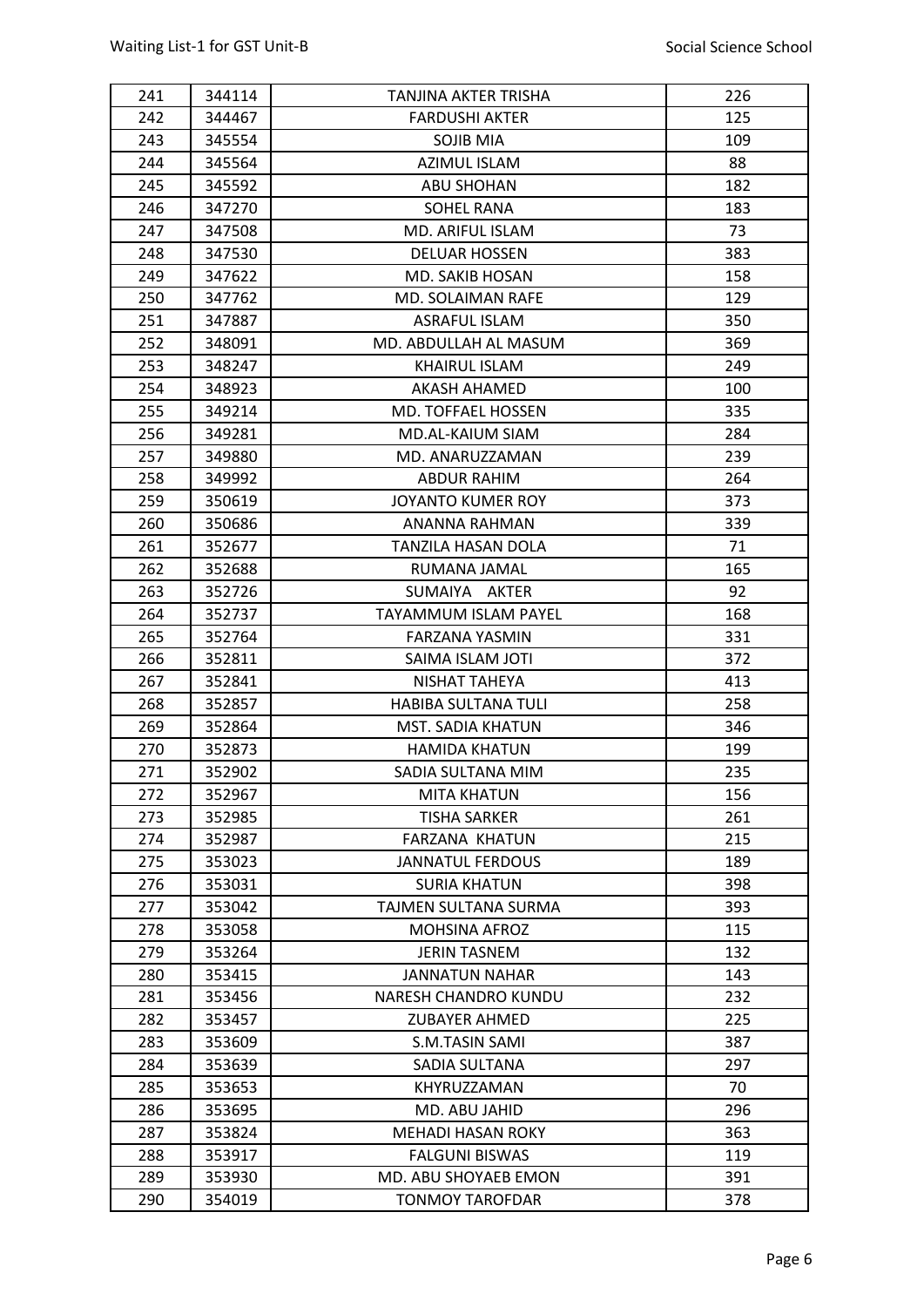| 291        | 354096 | FARZANA AKTER TINA                         | 74  |
|------------|--------|--------------------------------------------|-----|
| 292        | 354136 | ABDULLAH AL JUBAIR                         | 196 |
| 293        | 354144 | TASMIA MAHZABIN                            | 152 |
| 294        | 354175 | DABI SARKAR                                | 163 |
| 295        | 354215 | SHAMEEM REZA                               | 326 |
| 296        | 354456 | ASADULLAH AL GALIB                         | 177 |
| 297        | 354513 | MST. SABEHA SULTANA                        | 341 |
| 298        | 354695 | MD. SABUJ HOSSAIN                          | 145 |
| 299        | 354737 | MD. NAYAN MOLLA                            | 133 |
| 300        | 354762 | <b>SHARMIN SULTANA</b>                     | 344 |
| 301        | 354964 | MD. AL- MAMUN                              | 312 |
| 302        | 355120 | MD. ABU RASEL                              | 274 |
| 303        | 355244 | MD. HASAN SHAIKH                           | 355 |
| 304        | 355268 | MD. HASIBUL HASAN PRINCE                   | 266 |
| 305        | 355297 | <b>AZMER HASAN OPU</b>                     | 121 |
| 306        | 355426 | MD ASIKUR RAHMAN                           | 283 |
| 307        | 355510 | MD. ZAHID<br>HASAN                         | 286 |
| 308        | 355606 | <b>EAMIN MIA</b>                           | 329 |
| 309        | 355756 | MD. SHAIN MIA                              | 287 |
| 310        | 355848 | AMI ANAN                                   | 131 |
| 311        | 356631 | <b>SADIA NAJNIN</b>                        | 414 |
| 312        | 357057 | MST. MASUMA AKTER MYSHA                    | 342 |
| 313        | 357525 | MD. ALIF HOSEN                             | 279 |
| 314        | 357803 | MD. SHAKIBUL HASAN SUBHA                   | 246 |
| 315        | 358540 | MST. KHADIJA AKTER MIM                     | 361 |
| 316        | 359571 | <b>MRITTIKA ROY</b>                        | 367 |
| 317        | 360851 | FAHMIDA FARIHA                             | 243 |
| 318        | 361528 | <b>SHARIFA AHMED TONNE</b>                 | 185 |
| 319        | 361633 | FARJANA ISLAM ETU                          | 72  |
| 320        | 361670 | SHAHRIN SHABNAM CHAITY                     | 248 |
| 321        | 361864 | <b>SHANTI BISWAS</b>                       | 328 |
| 322        | 362160 | RAMIZ MOLLA                                | 220 |
| 323        | 362188 | ABDUR RAHAMAN MOLLA                        | 176 |
| 324        | 362216 | RAZIA KHATUN                               | 242 |
| 325        | 362238 | TINA GHOSH                                 | 212 |
| 326        | 362446 | <b>TAMIM</b>                               | 124 |
| 327        | 362511 | MD MEHEDI HASAN                            | 229 |
| 328        | 362792 | MD. KAWSER HOSSAIN                         | 271 |
| 329        | 362805 | <b>ISMAT ARA KHANAM</b>                    | 394 |
| 330        | 362866 | MAHMUDUZZAMAN PAVEL                        | 306 |
| 331        | 362975 | KISHOR SIL                                 | 144 |
| 332        | 363067 | MD. MEHEDI HASAN                           | 110 |
| 333        | 363802 | SURAIYA SHARA                              | 406 |
| 334        | 363903 | KAZI SADIA                                 | 397 |
| 335        | 364110 | <b>ISRAT JAHAN MOU</b>                     | 411 |
|            |        |                                            | 84  |
| 336        | 365103 | MD. SABBIR HOSSEN<br><b>SIRAJAM MUNIRA</b> | 289 |
| 337<br>338 | 365248 | MD. MAYNUL ISLAM                           |     |
|            | 365379 | SIPAHI RIJJAMIN RAKIN                      | 106 |
| 339        | 365393 |                                            | 155 |
| 340        | 365398 | MD.FAHAD                                   | 321 |